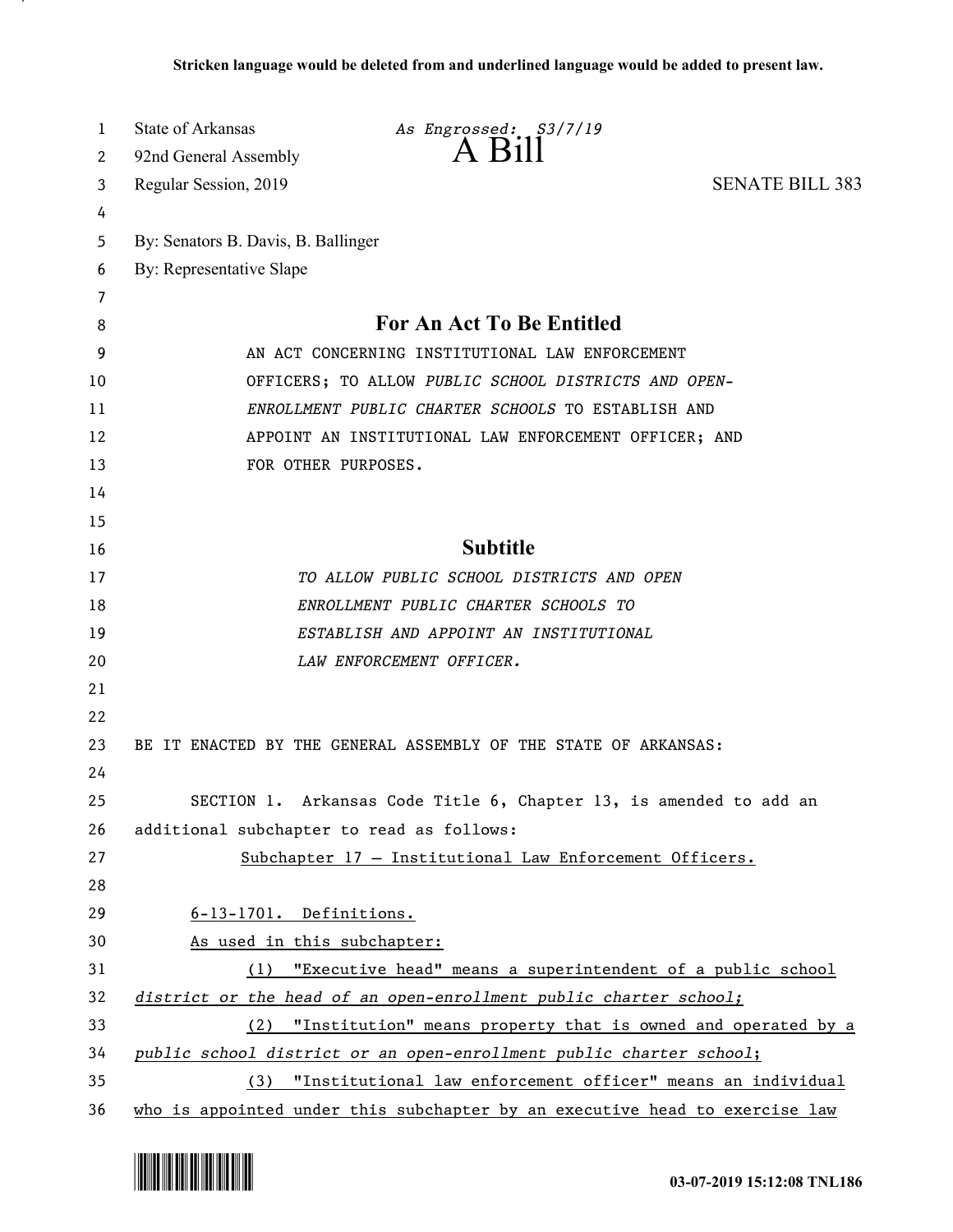As Engrossed: S3/7/19 SB383

 enforcement authority on the property of an institution; (4) "Primary jurisdiction" means the property over which an institutional law enforcement officer may exercise authority; and (5) "Property" means both real and personal property that is owned by or under the control of an institution, and includes without limitation all highways, streets, alleys, and rights-of-way that are contiguous or adjacent to real and personal property that is owned or controlled by an institution. 6-13-1702. Applicability. (a)(1) This subchapter applies to all property that is owned or under the control of an institution. (2) However, this subchapter shall not interfere with the 14 ownership or control that is vested in the board of directors of each institution regarding its property. (b) This subchapter shall be in addition to any rights that an institution has with respect to enforcing its rules, including without limitation an institution's right to: (1) Impose sanctions through fees and charges; (2) Discipline an individual; (3) Deny service to an individual; and (4) Expel an individual. 6-13-1703. Appointment and removal of institutional law enforcement officers. (a)(1) An executive head of an institution may designate and appoint at least one (1) of the employees of the institution as an institutional law enforcement officer. (2) An employee appointed as an institutional law enforcement 30 officer under subdivision (a)(1) of this section shall exercise the authority of a law enforcement officer under the laws of this state. (b) Before an executive head appoints an institutional law enforcement officer under subdivision (a)(1) under this section, the institution shall appear before the Arkansas Commission on Law Enforcement Standards and Training to request the creation of a new law enforcement agency as required under § 12-9-118.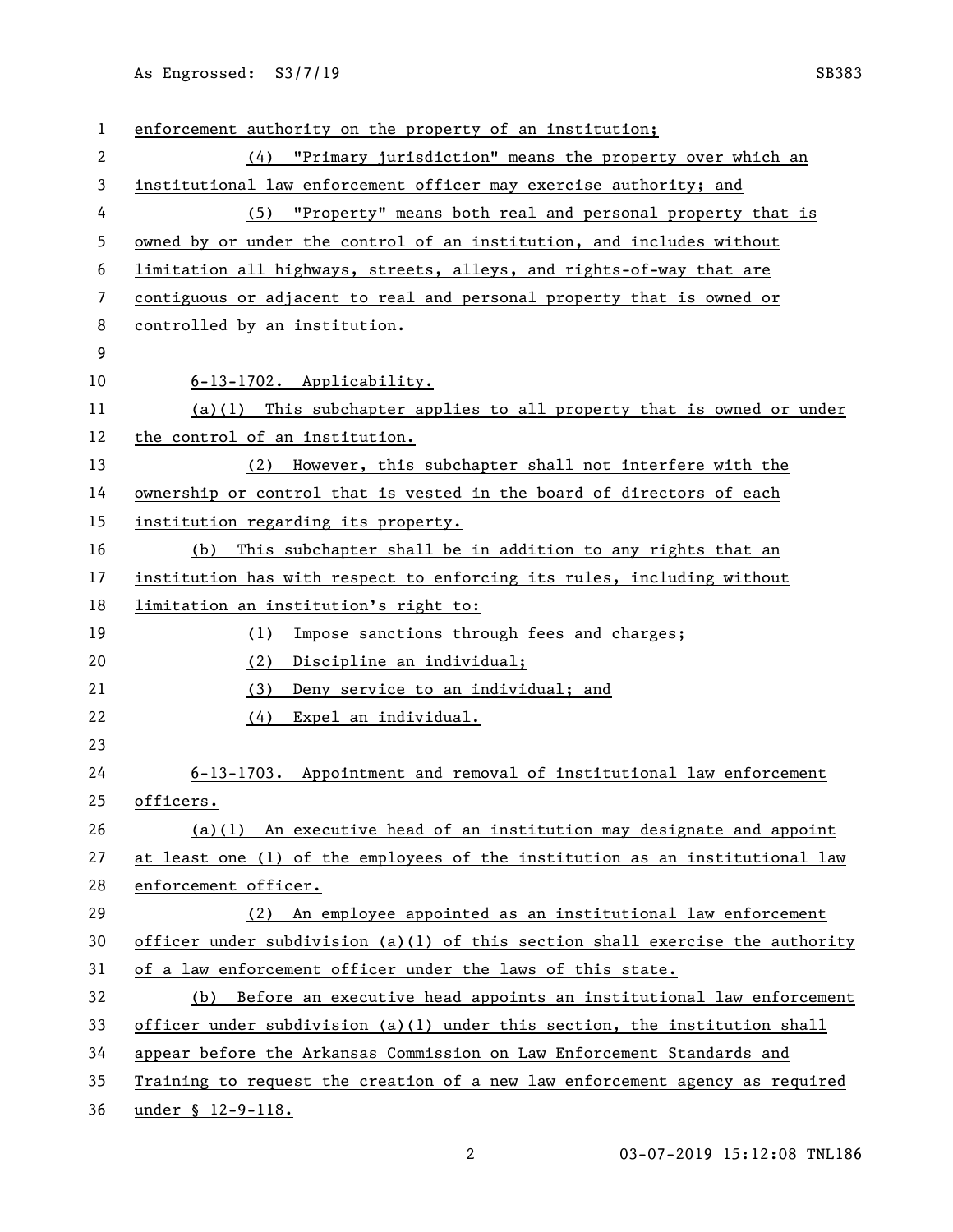| 1              | An institutional law enforcement officer under this section shall:<br>(c)     |
|----------------|-------------------------------------------------------------------------------|
| $\overline{2}$ | Have all powers provided by law to law enforcement officers,<br>(1)           |
| 3              | which shall be exercised as required for the protection of the institution    |
| 4              | that appointed the institutional law enforcement officer; and                 |
| 5              | Meet the standards and qualifications for certification<br>(2)                |
| 6              | required by the Arkansas Commission on Law Enforcement Standards and          |
| 7              | Training.                                                                     |
| 8              | The appointment of an institutional law enforcement officer under<br>(d)      |
| 9              | this section shall not supersede the authority of the:                        |
| 10             | City police and county sheriffs with jurisdiction over the<br>(1)             |
| 11             | property or individuals of an institution; and                                |
| 12             | Department of Arkansas State Police.<br>(2)                                   |
| 13             | An institutional law enforcement officer appointed under this<br>(e)          |
| 14             | section shall:                                                                |
| 15             | Be identified by a shield or a badge bearing the name of the<br>(1)           |
| 16             | institution for which the institutional law enforcement officer is employed;  |
| 17             | and                                                                           |
| 18             | $(2)(A)$ Have an identification card bearing his or her                       |
| 19             | photograph.                                                                   |
| 20             | An identification card under subdivision (e)(2)(A) of<br>(B)                  |
| 21             | this section shall be carried on the institutional law enforcement officer's  |
| 22             | person at all times while he or she is on duty and shall be displayed upon    |
| 23             | request.                                                                      |
| 24             | $(f)(1)$ An institutional law enforcement officer's authorization to          |
| 25             | exercise powers provided by law for law enforcement officers shall be         |
| 26             | evidenced by a letter of appointment issued under the seal of an institution. |
| 27             | (2) An executive head or his or her designee shall maintain a                 |
| 28             | file that contains:                                                           |
| 29             | Each institutional law enforcement officer's<br>(A)                           |
| 30             | authorization certificate as required under subdivision $(f)(1)$ of this      |
| 31             | section; and                                                                  |
| 32             | Certificates and information as required by the<br>(B)                        |
| 33             | Arkansas Commission on Law Enforcement Standards and Training.                |
| 34             | $(g)(1)$ An executive head may revoke, in writing, an institutional law       |
| 35             |                                                                               |
|                | enforcement officer's authority granted under this subchapter.                |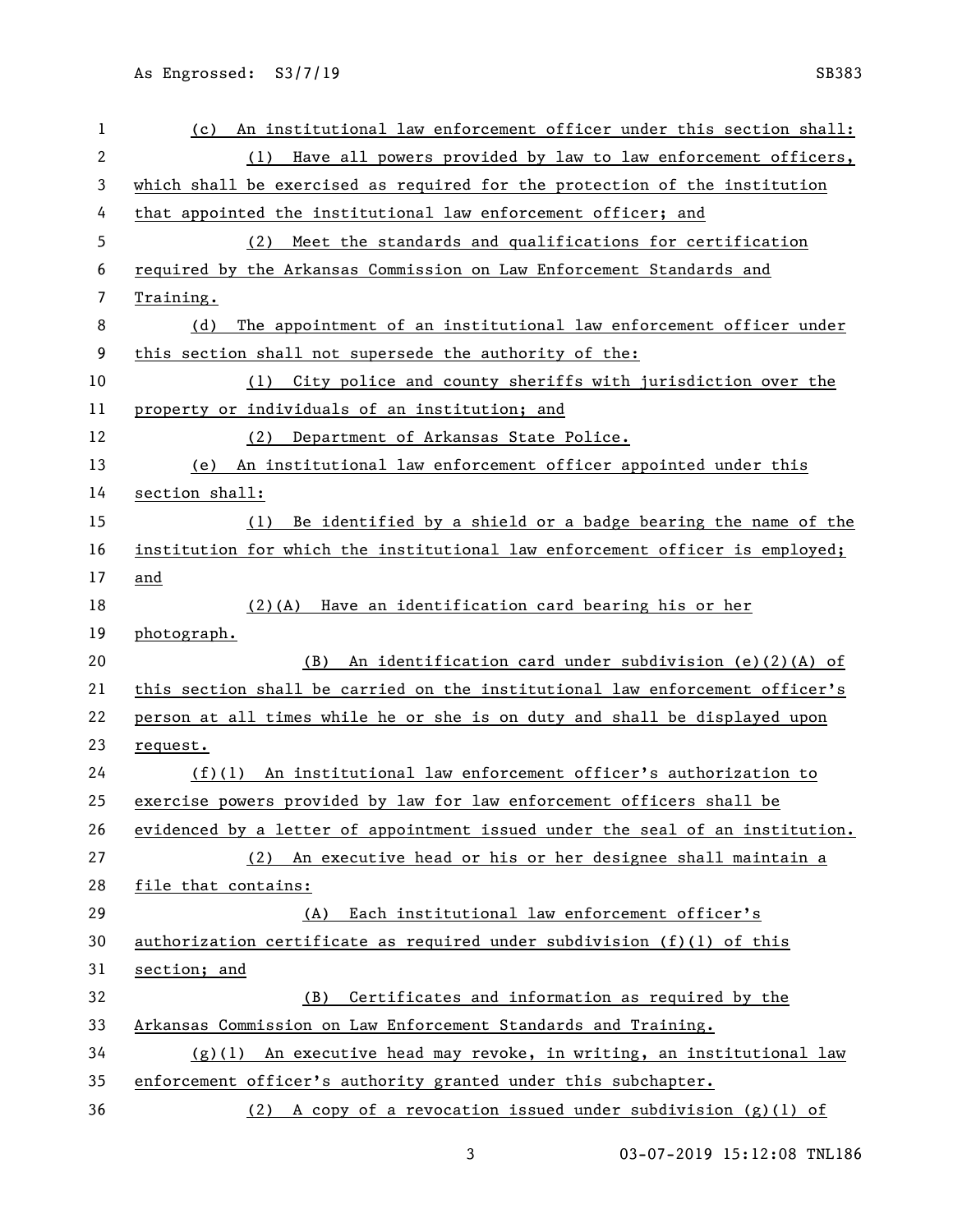As Engrossed: S3/7/19 SB383

| 1  | this section shall be included in the file required under subdivision $(f)(2)$ |
|----|--------------------------------------------------------------------------------|
| 2  | of this section.                                                               |
| 3  | The Arkansas Commission on Law Enforcement Standards and<br>(3)                |
| 4  | Training shall be notified by the institution of any change in the status of   |
| 5  | an institutional law enforcement officer.                                      |
| 6  |                                                                                |
| 7  | 6-13-1704. Powers and duties of an institutional law enforcement               |
| 8  | officer.                                                                       |
| 9  | An institutional law enforcement officer appointed under this<br>(a)           |
| 10 | subchapter, except to the extent limited by the executive head who appointed   |
| 11 | the institutional law enforcement officer, shall:                              |
| 12 | (1) Protect property;                                                          |
| 13 | Preserve and maintain proper order and decorum;<br>(2)                         |
| 14 | (3)<br>Address and prevent unlawful assemblies;                                |
| 15 | Address and prevent disorderly conduct;<br>(4)                                 |
| 16 | Exclude or eject an individual who is deemed by the<br>(5)                     |
| 17 | institution to be detrimental to the well-being of the institution;            |
| 18 | (6)<br>Address and prevent trespass;                                           |
| 19 | Regulate the operation and parking of motor vehicles on and<br>(7)             |
| 20 | in the grounds, buildings, improvements, streets, alleys, and sidewalks that   |
| 21 | are under control of the institution for which the institutional law           |
| 22 | enforcement officer works; and                                                 |
| 23 | Exercise police supervision on behalf of the institution for<br>(8)            |
| 24 | which the institutional law enforcement officer works.                         |
| 25 | (b) An institutional law enforcement officer may:                              |
| 26 | Arrest, if necessary, an individual who commits an offense<br>(1)              |
| 27 | that violates a:                                                               |
| 28 | Law; or<br>(A)                                                                 |
| 29 | City ordinance of the city in which the institution is<br>(B)                  |
| 30 | located;                                                                       |
| 31 | Deliver a person that the institutional law enforcement<br>(2)                 |
| 32 | officer has arrested under subdivision (b)(l) of this section before a court   |
| 33 | of competent jurisdiction; and                                                 |
| 34 | Summon a posse comitatus if necessary to keep the peace.<br>(3)                |
| 35 | An institutional law enforcement officer may make an arrest for an<br>(c)      |
| 36 | offense that violates a law outside of his or her primary jurisdiction if the  |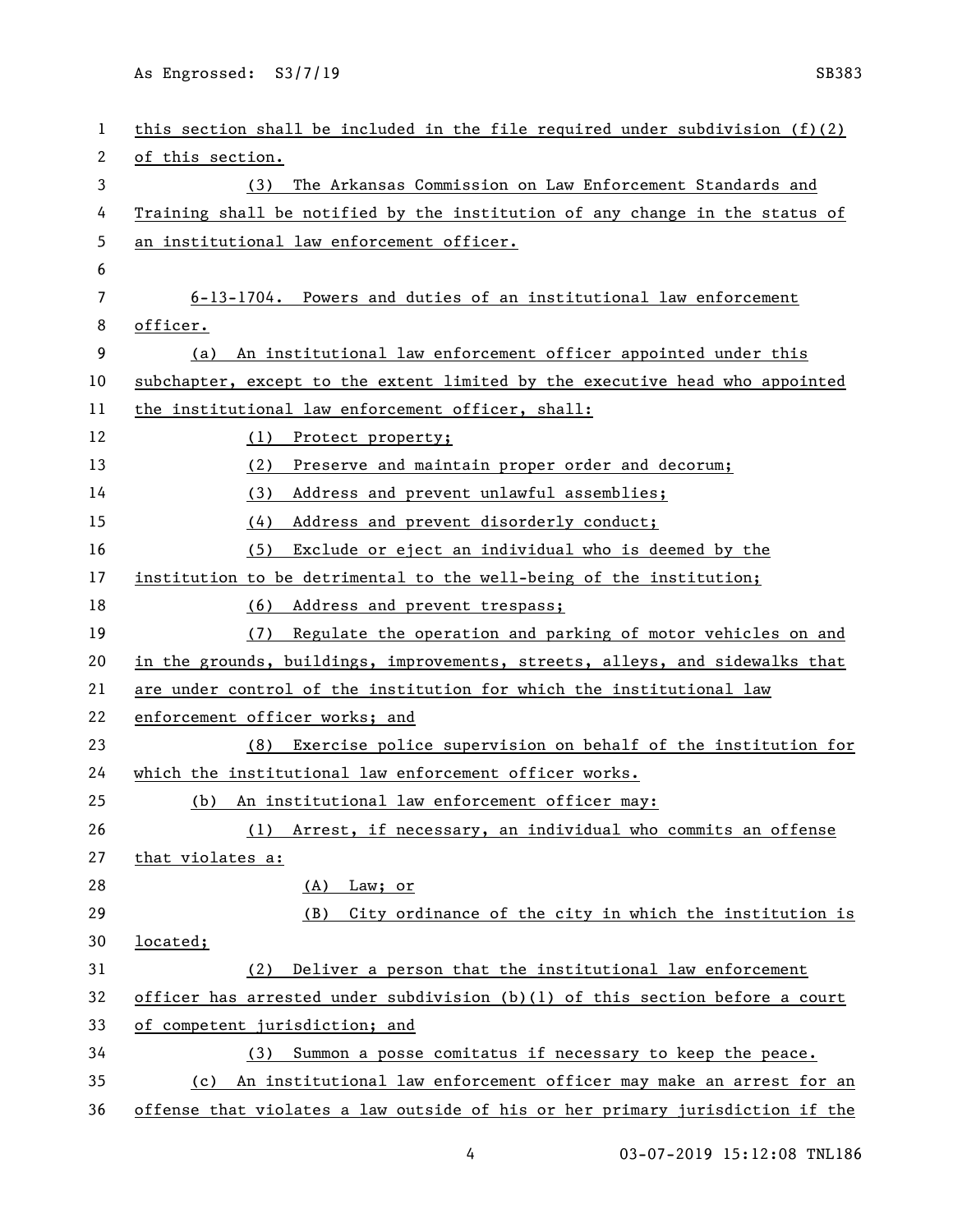| 1  | institutional law enforcement officer is:                                     |
|----|-------------------------------------------------------------------------------|
| 2  | Summoned by another law enforcement agency to provide<br>(1)                  |
| 3  | assistance;                                                                   |
| 4  | (2) Assisting another law enforcement agency; and                             |
| 5  | $(3)(A)$ Traveling to or from a location within the state for                 |
| 6  | purposes of official business.                                                |
| 7  | Official business under subdivision (c)(3)(A) of this<br>(B)                  |
| 8  | section includes without limitation:                                          |
| 9  | Engaging in intelligence-gathering activities<br>(i)                          |
| 10 | related to security on property under the control of the institution that     |
| 11 | employs the institutional law enforcement officer;                            |
| 12 | Investigating a crime committed on property<br>(ii)                           |
| 13 | under the control of the institution that employs the institutional law       |
| 14 | enforcement officer;                                                          |
| 15 | Transporting money, securities, or other items<br>(iii)                       |
| 16 | of value on behalf of the institution that employs the institutional law      |
| 17 | enforcement officer;                                                          |
| 18 | (iv) Providing security or protective services for                            |
| 19 | students, officials, or visiting dignitaries of the institution; and          |
| 20 | (v) Pursuing an individual in a continuous and                                |
| 21 | immediate manner for an offense the individual committed on property under    |
| 22 | the control of the institution that employs the institutional law enforcement |
| 23 | officer or in view of the institutional law enforcement officer.              |
| 24 | $(d)(1)$ When an arrest is made outside of an institutional law               |
| 25 | enforcement's primary jurisdiction under subsection (c) of this section, the  |
| 26 | law enforcement agency that has jurisdiction in the location in which the     |
| 27 | arrest occurred shall be notified promptly and shall receive a written report |
| 28 | that is forwarded by the institutional law enforcement officer no later than  |
| 29 | the institutional law enforcement officer's next working day.                 |
| 30 | (2) A law enforcement agency that has jurisdiction under                      |
| 31 | subdivision (d)(1) of this section may:                                       |
| 32 | Take over the investigation of the offense for which<br>(A)                   |
| 33 | the arrest was made; or                                                       |
| 34 | Allow the institutional law enforcement officer to<br>(B)                     |
| 35 | bring the arrested individual before a court of competent jurisdiction.       |
| 36 |                                                                               |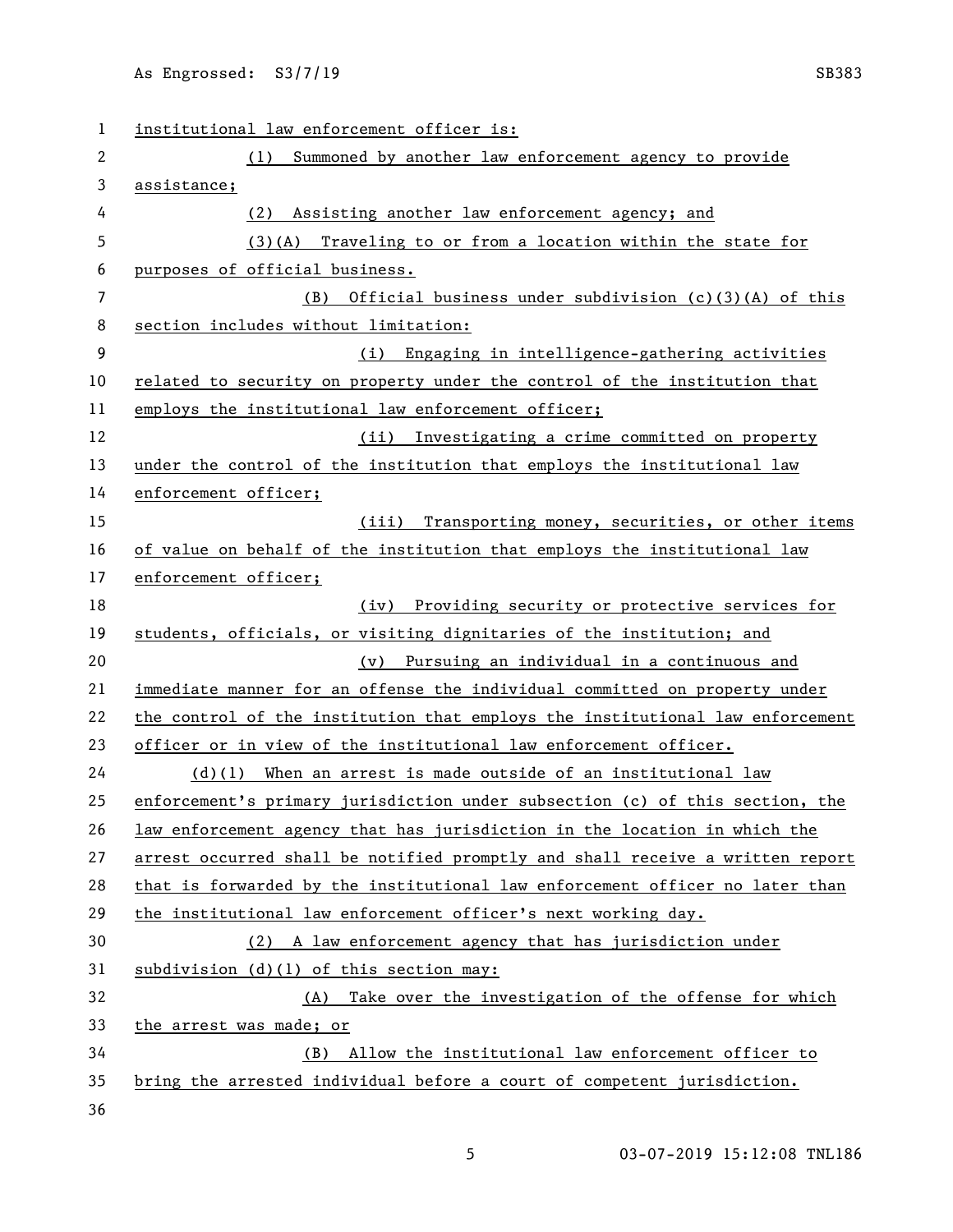| 1  | 6-13-1705. Institutional law enforcement officers - Personal                  |
|----|-------------------------------------------------------------------------------|
| 2  | liability.                                                                    |
| 3  | An institutional law enforcement officer appointed under this section         |
| 4  | is not personally liable for injuries to individuals or damages to property   |
| 5  | while the institutional law enforcement officer is acting within the scope of |
| 6  | his or her authorities as authorized by this subchapter.                      |
| 7  |                                                                               |
| 8  | 6-13-1706. Prosecution and fines.                                             |
| 9  | (a) A prosecuting attorney or city attorney with jurisdiction shall           |
| 10 | appear and prosecute all actions that arise in a court under this subchapter. |
| 11 | (b) All fines collected by a court under this subchapter shall be paid        |
| 12 | into the same fund as are fines levied for the same or similar violations by  |
| 13 | the court hearing the matter.                                                 |
| 14 |                                                                               |
| 15 | $6-13-1707$ . Motor vehicles on institutional property - Rules.               |
| 16 | (a) An institution may promulgate rules for the operation and parking         |
| 17 | of motor vehicles on the property of the institution, including without       |
| 18 | limitation rules regarding the:                                               |
| 19 | $(1)(A)$ Rate of speed.                                                       |
| 20 | Speed limits shall be posted at reasonable intervals;<br>(B)                  |
| 21 | $(2)$ (A) Assignment and designation of parking spaces and the                |
| 22 | collection of charges or fees as rent for those parking spaces.               |
| 23 | $(B)$ Charges or fees collected under subdivision (a)(2)(A)                   |
| 24 | of this section, other than charges and fees collected for parking or parking |
| 25 | passes for athletic events or other special events at the institution, are    |
| 26 | not considered payment for the providing of any service of any nature to the  |
| 27 | individual required to pay the charges or fees as rent and shall be exempt    |
| 28 | from the tax levied by $\S$ 26-52-301(3);                                     |
| 29 | (3) Prohibition of parking.                                                   |
| 30 | (A) For purposes of appearance, a notice left on a motor                      |
| 31 | vehicle is sufficient to constitute a summons;                                |
| 32 | Removal of vehicles, at the expense of the violator, that<br>(4)              |
| 33 | are parked in violation of institutional rules or city ordinances;            |
| 34 | (5) Establishment of a system of motor vehicle registration for               |
| 35 | the identification and regulation of motor vehicles that regularly use        |
| 36 | property of the institution, including without limitation a reasonable charge |